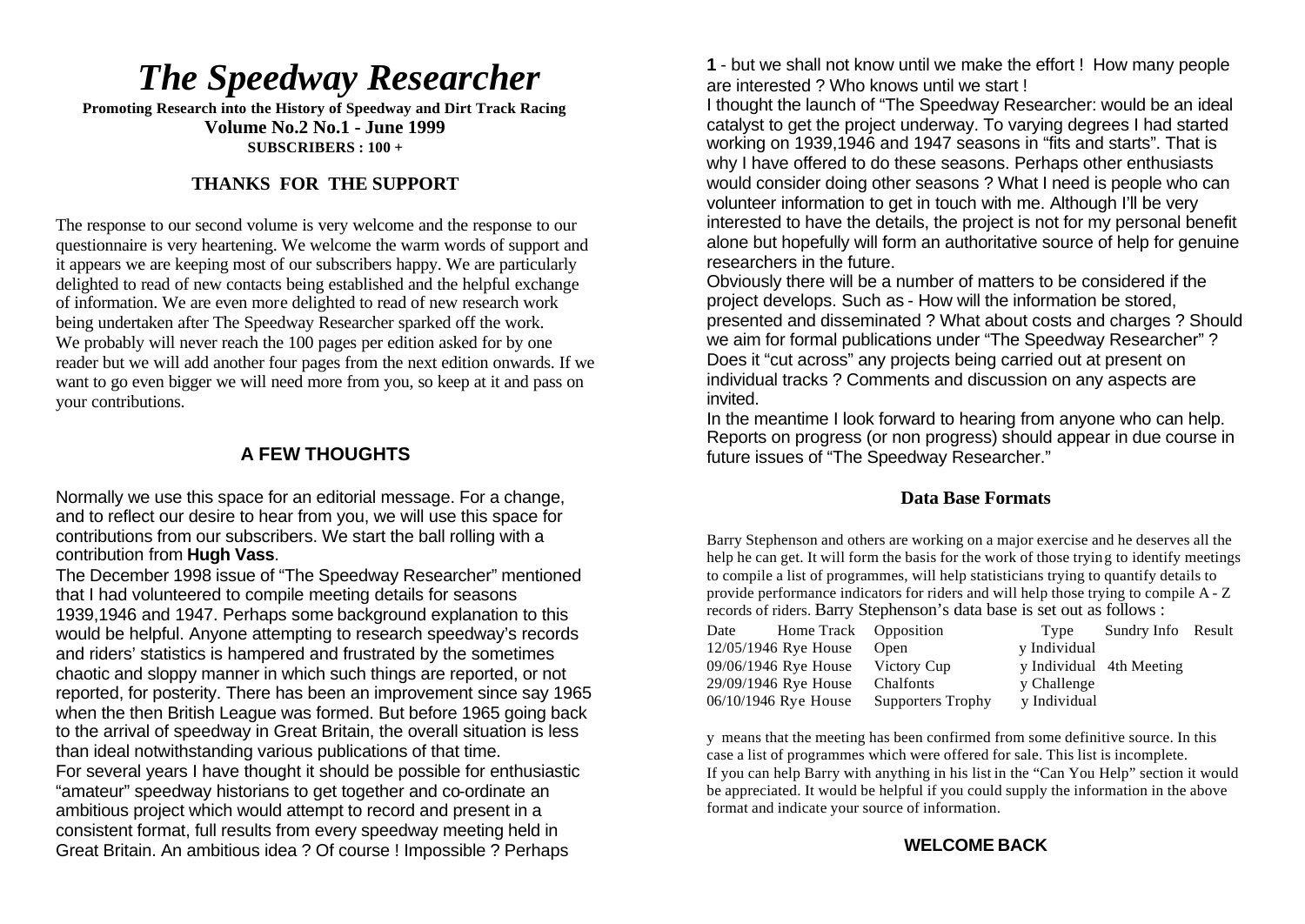It is smashing to be able to welcome back two venues into the fold. They are Workington's Derwent Park and Ashfield Stadium, Glasgow. Sadly we see Glasgow's Shawfield close but the sport is still alive in the city. **2 Brighton Speedway - Gone To The Dogs**

The legendary Australian speedway impresario - Johnny Hoskins was brought over to Britain by a syndicate headed by a Major Kindersley supposedly to manage ten new dirt tracks under the banner of Associated Southern Speedways Ltd. (ASS). When the boat from Australia docked at Tilbury and the young Hoskins met the "Major" he was surprised to discover that his task was to locate football stadia, pieces of land, greyhound stadia or basically any arenas in which to build new dirt tracks. It proved not to be an easy task in those very early days.

Without consulting Hoskins, the "Major" made a deal with the owners of Brighton Greyhound Stadium at Hove, on the outskirts of the south coast town, and Johnny was given the task of organising the construction of one of the earliest British dirt tracks.

The stadium had been opened at the beginning of June 1928 by the Greyhound Racing Association (Brighton) Ltd. and featured twice weekly greyhound racing. It had been built with a spacious grandstand overlooking a 525 yard dog track. Johnny Hoskins did not take long to get a quarter mile dirt track built there, although, according to Johnny, "a London engineering firm laid the track with enough material to lay the foundations of a dozen or more tracks - those engineers must have thought there were millions to be made in speedway."

Practice runs for budding local riders started what was three weeks before the track opened for public consumption and these events continued once a week thereafter. Aussies Charlie Datsun and Ron Johnson, who had sailed over from Australia with Hoskins, plus Londoner Lionel Wills, competed with a number of local hopefuls at the opening meeting of Brighton Speedway on Saturday 23rd June 1928.

The Brighton Argus records a crowd of "several thousand" at the opening meeting which featured 16 events. H.Miller won the £50 Hove Handicap, Charlie Datsun won the £40 Brighton Scratch and Ron Johnson defeated Lionel Wills in a match race. The track record set at this meeting was 1min 39.6 secs.

Johnny Hoskins, in his book "Speedway Walkabout", records that the ASS promotion ran only one meeting which was a flop. As a result the syndicate folded and Hoskins and the "Major" parted company. However, speedway continued at Brighton Stadium and the local press gives no clue as

to who promoted the sport after ASS pulled out. An educated guess would be stadium owners continued the speedway experiment.

The midweek practice sessions prior to the second meeting drew a crowd of nearly 1,000 and the second meeting was watched by a crowd of 7,000. The spectators at this meeting saw Aussie Sig (Sigsmund) Schlam competing against fellow Kangaroos Datsun and Johnson (who really **3** was a Scotsman) plus up and coming British riders Johnny Broughton and Les Barker. Datsun won the Scratch Race, Broughton coming out on top in a match race against fellow local Barker and Brighton's George Lewis won the Handicap Race.

There are only four more meetings recorded in the local newspapers in which visiting English riders included Fay Taylour (Irish) and J (Probably Arthur) Willimott of Crystal Palace, plus the regular Australian trio of Schlam, Datsun and Johnson. The bulk of the riders competing were from around the South of England and included riders such as C E Budden, T (Tommy) Croombs, A (Alan) Kilfoyle and C R Parker. In addition to the solos sidecar action was featured at some of the meetings.

The English riders used a rich variety of machines, probably all stripped down road machines. These include machines manufactured by Rudge, AJS, Matchless, Norton, New Henley, Arial, Cotton, HRD, Coventry Eagle, Calthorpe, Harley Davidson and, surprisingly, the Scottish built New **Gerrard** 

The local lads usually raced in the handicap events and the Handicapper, who was charged with trying to ensure all the riders reached the finish line together, gave allowances ranging from 4 to 18 seconds. (Sprouts Elder considered 1 second to be worth about 25 yards). When they raced against the Aussies in the scratch events they were generally outclassed.

A favourite feature of these early meetings was lap record attempts. On Thursday 12th July Charlie Datsun clipped a full 7 seconds off the previous record to set a time of 1 min 32.6 secs.

The final meeting was staged on 21st July but the management continued with regular midweek practice sessions in the hope that they might unearth some more local talent. This continued into early August when, according to the Bright Argus "the organisers of the meetings at Brighton have decided to postpone further meetings until the completion of artificial lighting installation which is now being erected and due notice we given of the resumption of the meetings." This due notice never appeared as the local press stopped reporting any speedway activity.

A less than fulsome check through the local press did not indicate any activity at Brighton but there has been an odd reference to Ron Johnson racing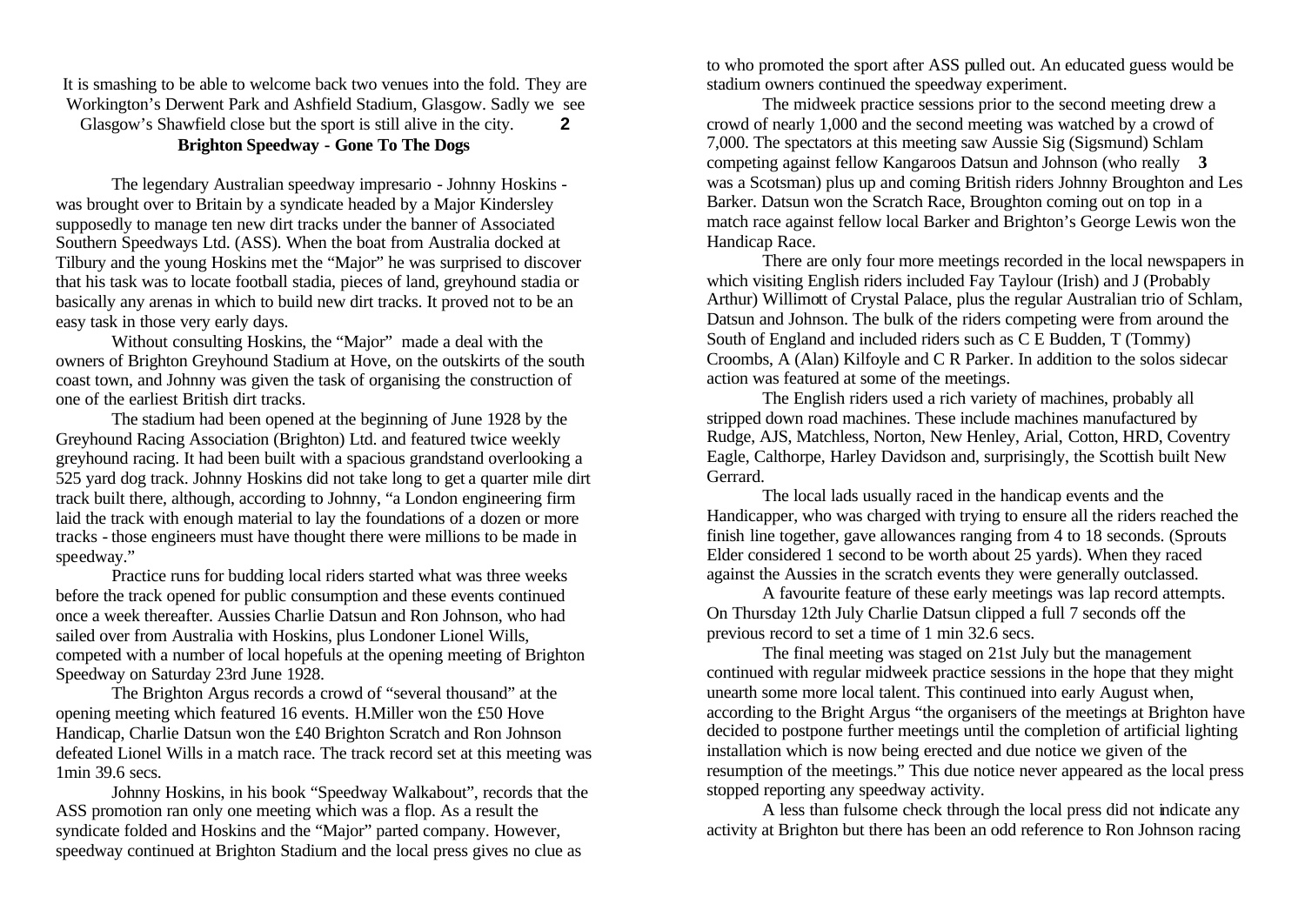at Brighton in 1929. This requires some further work to check the accuracy of this reference.

Several post war attempts have been made to stage speedway at Brighton and all have been knocked back due to objections lodged against the various planning applications. Maybe the modern silencers and dirt deflectors could help swing a decision. The stadium is still used for dog racing and features on cable television events.

# **Graham Fraser 4 Our Friends Out There**

DEBORAH CHERRY 33 Shuttleworth Road, Preston, Lancashire, PR1 6DB Telephone: 01772 881105 Email : dcherryatcorto.demon.co.uk

Our first lady historian, Deborah's interest is female speedway riders. In particular she is interested in those who rode in the pioneer era before they were banned in 1930. The more famous names are Fay Taylour, Eva Asquith, Babs Neild, "Sunny Somerset", Dot Cowley, Jessie Hole and a good few more besides. In recent years, in Scotland, we've seen female riders like Debbie Arneil, Angela McCalden, Michelle Gate and Jennifer Smith, the last three all have appeared at Linlithgow in recent years. As you probably all know Angela has made history by being named No.8 in a Premier League team after riding for the Lightning in the Conference League. If you discover anything about female riders, please let Deborah know. There are a fair few photographs of the ladies and they did command a fair bit of press coverage in the early days. We will include an article on lady riders in a future edition.

ERIC ABBOTT 5 Ryedale Avenue, Knottingley, West Yorkshire, WF11 0LN Telephone : 01977 675404

Eric's main interest is compiling the history of the activity at far flung Plymouth since it opened away back before the war until its demise to provide a site for a school. Gaps in Eric's information base include 1935 and 1937, the years it appears the Plymouth team raced a season of open fixtures. Other gaps in Eric's information requirements will appear in forthcoming editions. Closer to home Eric intends to research the tracks which are local to his home including Leeds, Wombwell (hopefully both South Yorkshire Stadium and Ings Road), Huddersfield, Thorne and Stainforth. (He may also find Barnsley (Lundwood), Bradford Autodrome and Post Hill, Pudsey.) While he is doing

this research, Eric will be keeping an eye out for any of these rare tracks and we await with interest just what he might find.

#### TONY LETHBRIDGE 6 Lower Kings Avenue, Exeter, Devon, EX4 6JT

Tony Lethbridge is addicted to Exeter Falcons and as club press officer has established the official Falcons archive which includes every home **5** programme since 1931 and all but 7 away matches since 1947. Tony's interests lie in mainly anecdotal and photographic material rather than statistics but has all match scorers (with Christian names) home and away 47 - 64 available on computer. Published "The Story of Exeter Speedway - Volume 1" in 1989 and aims to bring out Volume 2 covering the years 1947 - 64 in 1999. Co-wrote "Speedway and Grass Track in Cornwall" with Dave Stallworthy and is currently researching a book on Plymouth speedway with other enthusiasts. Also very interested in Exeter training tracks at Alphington and Peamore, as well as general speedway stadia and race jackets.

BARRY STEPHENSON Broadlands, 1 Brierydale Lane, Stainburn. Workington, Cumbria, CA14 4UH. Telephone : 01900 604256

With others, Barry is compiling a database of fixtures from 1928 to date. No mean task in anyone's book !!!!! The project started in 1992 when Barry and Trevor James decided to compile a database for Belle Vue fixtures. It extended to include lists for Newcastle and Odsal and it has just grown from there. Why not do the lot is Barry's philosophy. To date Barry holds a database of some 50,000 speedway meetings which is an astounding number to say the least. A sample of Barry's record system can be found on page 2 and a list of gaps in his records are to be found in the "Can You Help" Section. Barry acknowledges that the database he has compiled is the work of many people and he would like to thank everyone who has contributed to date.

ALAN HUNT 52 Gunner Lane, Rubrey, Birmingham, West Midlands, B45 9EX. Email Alan@gunnerlane.freeserve.co.uk

Sadly for Alan, the apple of his eye, Cradley Heath's Dudley Wood Stadium is still the subject of redevelopment threats. Alan is working on a history of Cradley Heath which will include a database on every meeting raced by the Midlands team from 1947 onwards. (We hope that 1994 was not the final chapter and we will see the track rise and be a force in British Speedway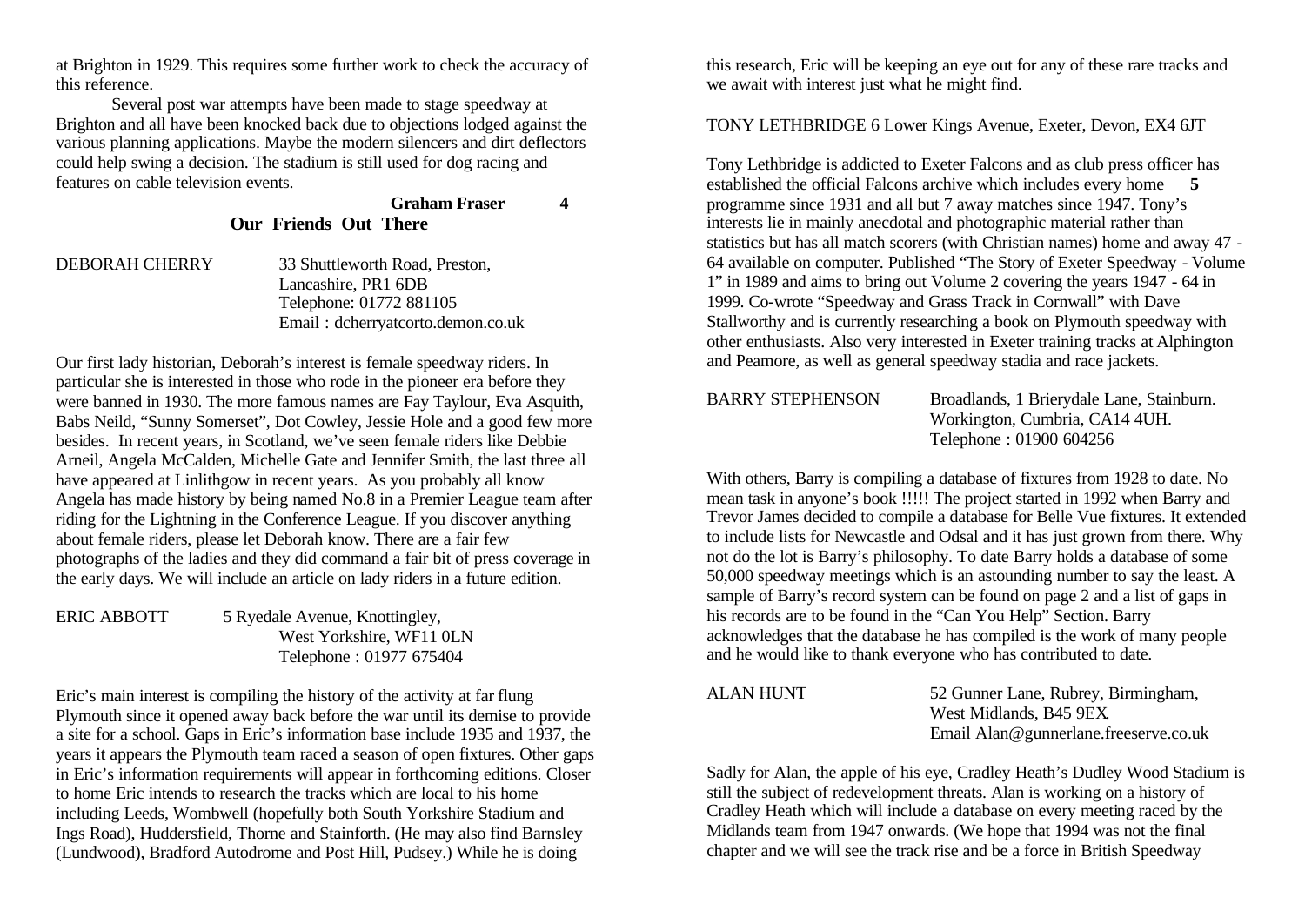again.) He hopes to publish the history in book form but still has a few details of Cradley's away fixtures in the 1947 season to find to complete his records. If you are looking for heat details of fixtures against Cradley Heath then do contact Alan by letter and he will see what he can do to help you. In addition to his work on the Cradley Heath history, Alan is a major contributor to the database of meetings that Barry Stephenson (above) is compiling.

**6**

# **Newspaper Information**

**Bristol** : Tracks : **Knowle Stadium** which operated both before and after the war until closed down at the end of 1960. **Eastville Stadium** which hosted Bulldogs 1977- 78 until the powers that be closed it down. The legal battle for Eastville is chronicled in a contemporary publication for professional planners. It is interesting to note that one of the things the local authority objected to was the smell of speedway "smoke." Newspapers : (57) South Bristol Free Press and Bedminster, Knowle and Brislington Record 1928 - Jan 1931; (58) Bristol Evening News 1929 - Jan 1932; (59) Bristol Evening Post March 1932 - Jan 1962; (60) Evening Post Jan 1962 - Date; (61) (Bristol Evening Post) Green Un Jan 1955 - June 1959; (62) Evening Times and Echo 1928 - Jan 1932; (63) Bristol Guardian, Gazette, Somersetshire Times and Gloucestershire Weekly News 1928 - March 1935; (64) The Bristol Observer 1928 - June 1962; (65) The Bristol Paper Feb 1932 - Jan 1933; (66) Bristol Times and Mirror 1928 - Jan 1932; (67) Evening World Oct 1929 - Jan 1932 and July 1958 - Jan 1962; (67) Evening World and Evening Times and Echo Jan 1932 - Oct 1933; (68) Bristol Evening World and Evening Times and Echo Oct 1933 - July 1943; (69) Bristol Evening World March 1946 - June 1958; (70) The New Observer 1977 - Date; (71) North Somerset Gazette, Bristol, Keynsham, Saltford, Tiverton and Bath Advertiser 1929 - March 1933; (72) South Gloucestershire Gazette, Shirehampton Times, Bristol and Avonmouth Weekly Gazette 1928 - March 1935; (73) Sports Week, The Pink Un 1928 - Jan 1932; (74) The Green Un, Sports Times 1928 - July 1929; (75) Sports World Oct 1929; (76) The Western Daily press 1928 - Feb 1932; (77) The Western Daily Press and Bristol Mirror Feb 1932 - Sept 1960; (78) Western Daily Press and Times and Mirror Sept 1960 - date.

**Burnley** : Track : **Burnley (Towneley)** which operated for a short time in 1929. Newspapers : (79) Burnley Express and Clitheroe Division Advertiser 1928 - Dec 1933; (80) The Burnley News 1928 - Dec 1933. (see Vol.1 No.3).

**Buxton** : Tracks : **High Edge Raceway** and the adjacent **High Edge Speedway Stadium** must be amongst the deepest rural tracks in the UK.

Newspapers : (81) Buxton Advertiser and Herald and High Peak News 1994 - date. **Caerphilly** : Track : **New Virginia Park**. To the best of our knowledge this venue only staged one meeting in 1931. The meeting is reported in "The Auto" so it did stage speedway as a one meeting wonder venue.

Newspaper : (82) Caerphilly Journal 1931. The Southern Auto is at Colindale.

**Canterbury** : Track : **Kingsmead**. The Crusaders burst on the 1968 Second Division scene and stayed the pace until closed down because of noise complaints. Pity some people can't let others enjoy a bit of noise.

Newspapers: (83) Kentish Gazette 1968 - date; (84) The Kent Herald 1968 - date. (See also The Kent Messenger)

**Cardiff** : Tracks : **White City (Sloper Road)** in the pre war era opening at the end of 1928 and **Penarth Road** in the early 50s. Newspapers probably have information on **Taff Vale Park in Pontypridd** and **Tradegar which ran 1929 - 1930**.

Newspapers : (85) Cardiff and Suburban News Jan 1929 - Oct 1964; (86) South Wales Evening Express and Evening Mail and Evening News 1928 - May 1930; (87) South Wales Football Express 1928 - Jan 1930 ; To Be Continued. **7**

#### **Roll of Honour**

Continuing the list of those riders who were killed or fatally injured on the speedways of the world. If you can fill any the information gaps or correct any errors, please do not hesitate to contact the editors.

| <b>Walter BROWN</b><br>Roger BROWNE<br><b>Leonard BURTON</b><br>06.06.36 | 32 Scottish Marine Gs.Marine Gs. 11.05.29<br>30 N.Zealand<br>19 Australian                                          |              | Sydney S.Gn.15.02.69<br>Gympie | 11.05.29<br>15.02.69<br>06.06.39            |
|--------------------------------------------------------------------------|---------------------------------------------------------------------------------------------------------------------|--------------|--------------------------------|---------------------------------------------|
| <b>Maurice BUTLER</b><br>23.08.45                                        | English                                                                                                             |              | Belle Vue Belle Vue            | 22.08.45                                    |
| Con CANTWELL<br>.32                                                      | Australian                                                                                                          | Wimbledon    |                                |                                             |
| James CARNIE<br>George CHAMBERS<br>22.11.30                              | 23 English Preston Preston 24.07.30 24.07.30<br>N.Zealand                                                           |              | Monika Pk. Ch                  | 22.11.30                                    |
| <b>William CHANDLER</b><br><b>Rizard CHRUPEK</b><br>06.05.79             | Australian<br>24 Polish                                                                                             |              | <b>Tarnow Tarnow</b>           | Newcastle NSW 14.11.49 15.11.49<br>06.05.79 |
| Norman CLAY<br>Alan CLEGG<br>07.01.72                                    | 27 Australian Exeter Sydney Sp. Gn. 20.01.50 21.01.50<br>22 English                                                 | Unattached   |                                | Hackney 07.01.72                            |
| <b>Stuart COBCROFT</b><br>Larry COFFEY<br>Graham COOPER<br>.74           | Australian<br><b>Irish</b><br>Australian                                                                            | London, W.C. | Alice Springs                  | Sydney S.Gn. 06.10.30 06.10.30              |
| Peter CRAVEN<br>Reg CRAVEN<br><b>Geoff CURTIS</b>                        | 29 English Belle Vue Edinburgh O.M.20.09.63 24.09.63<br>English<br>Australian Reading Sydney S.Gn 15.12.73 15.12.73 |              | Yarmouth Poole                 | 26.04.48 04.05.48                           |
| Marek CZERNY<br>Ivan DAUGUARD<br>25.10.47                                | 22 Polish<br>Australian                                                                                             |              | Maribyrnong 25.10.47           | Czestocowa Rzeszow 31.08.72 26.09.72        |
| Ron DEAS                                                                 | Australian                                                                                                          |              |                                | Claremont 27.02.37 27.02.37                 |
| Stephen DEFEW<br>Harry DENTON                                            | 18 English UnattachedPeterborough09.07.77 13.07.77<br>52 Australian                                                 |              |                                | Adelaide 03.11.67 03.11.67                  |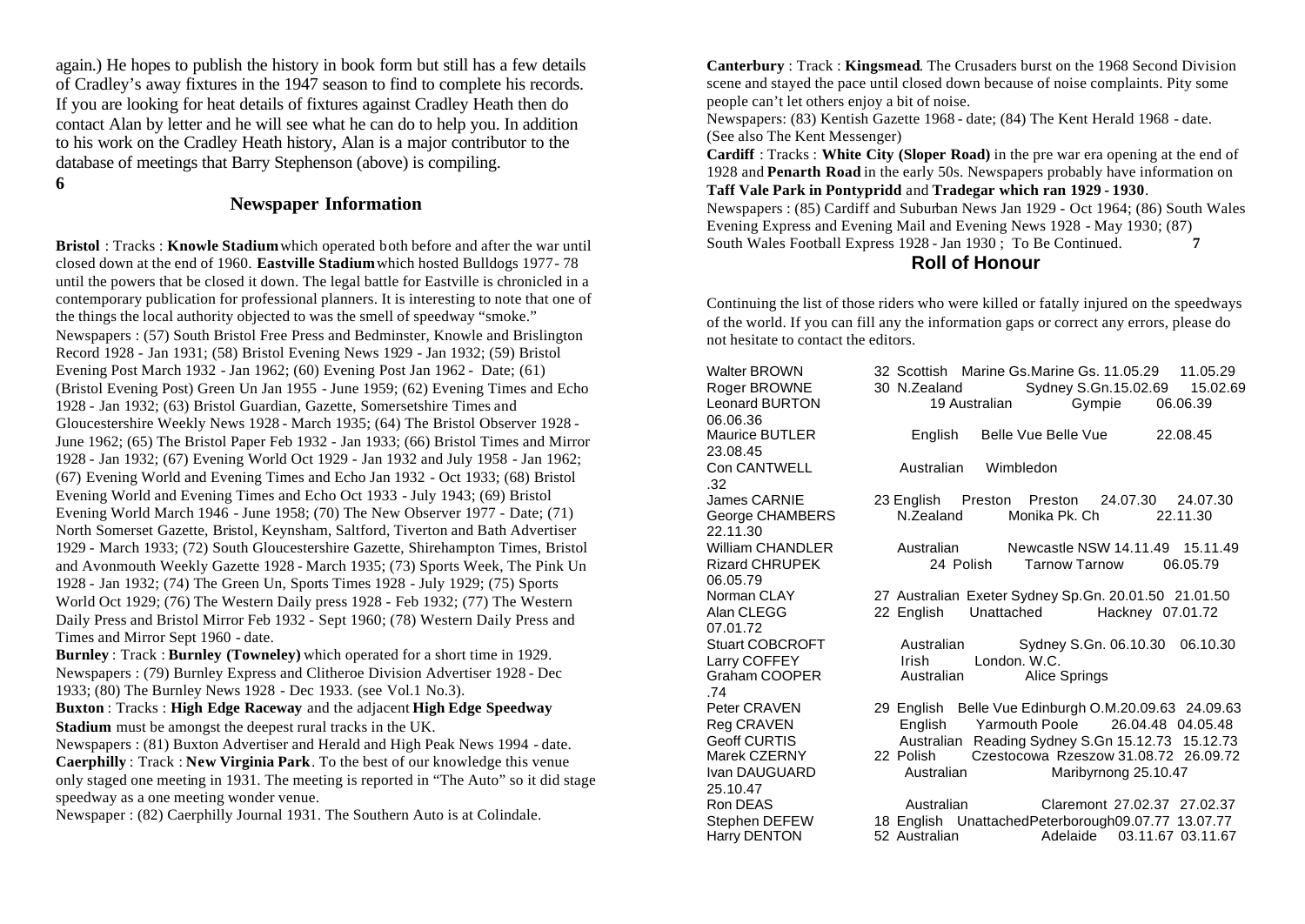| <b>Fritz DIRTL</b>   | Austrian      |       | Oberhausen                                           |                   |          |
|----------------------|---------------|-------|------------------------------------------------------|-------------------|----------|
| .56                  |               |       |                                                      |                   |          |
| Stanislaw DOMANIECKI | 24 Polish     | Torum | Gorzow                                               | 15.08.62 15.08.62 |          |
| James DONAGHY        | Australian    |       | Sydney S.Gn 25.02.27                                 |                   |          |
| 25.02.27             |               |       |                                                      |                   |          |
| Ewald DOUBEK         | 21 Austrian   |       | Natschbush                                           | 05.07.97 05.07.97 |          |
| Henryk DROZDEK       | <b>Polish</b> | Lodz  | Rzesnow                                              |                   | 25.09.78 |
| 25.09.78             |               |       |                                                      |                   |          |
| Eric DUNN            | 33 English    |       | Hastings Eastbourne 13.06.48 15.06.48                |                   |          |
| Ray DUGGAN           |               |       | 33 Australian Harringay Sydney S.Gn20.01.50 20.01.50 |                   |          |

#### **Publications**

A couple of new books have been published by Jeremy Jackson, 85 Park Way, Fairfield Park, St. Austell, Cornwall PL25 4UR. They are "The St.Austell BWOC Gulls Fly again," which is a joint venture with David Collins, and "The Mighty Atom : The Life and Times of Len Read." Both are priced £3.99 plus £0.75 postage and packinging.

Roger Hulbert, 6 The Garth, First Lane,Anlaby, Hull, HU10 6UY has updates of his Hull History available for sale. Contact Roger for details. **8**

#### **The Foreign Invasion**

We all know that the sport of speedway was introduced by the Aussies Billy Galloway and Keith MacKay and we know that Sprouts Elder brought his brand of American magic very soon after. However, what about our continental cousins ? When did they first appear on the scene.

Among the first Europeans were the Frenchmen Charles Bellisant, Camille Tanton and Yves de Lathe. In all probability the were introduced to the sport in Paris where Sprouts strutted his stuff on his Sundays off.

In 1929 the first Scandinavians started to appear and Belle Vue was a happy base for Norwegian Paul Sande and Danes Walther Ryle, Nils Sorenson and Kai Anderson. The greatest pre war Dane, "Morian" Hansen, was also a Belle Vue asset in his inaugural year 1930. Sorry West Ham fans, you didn't get him first.

The best known centre in Denmark was a track in Copenhagen which claimed the life of English rider Ernie Greenhall.

Over in Germany the speed sport was taking hold in 1929 at Hamburg with the trackless Burnley star Ginger (Henry Riley) Lees setting speed record after speed record. Pioneer German was Max Winder.

The Low Countries lone representative in 1929 was Lou Burger from Belgium and he was joined by a couple of French riders Ferdenand Mynier and Andre Bourgeois.

1930 saw Germans Arnold Stolting and Fritz Niemeck arrive, probably with their sensational water cooled D.K.W. machine. Forecast to take speedway by storm this machine did not cut the mustard. Gustav Kellner did a little better and, riding as "Bill" Kellner, he eventually made it into the Preston team.

Danes Ryle and Anderson were still in circulation operating out of Belle Vue and were joined by Hansen.

The Madrid exploits were producing riders in Spain and gentleman (or hombres) called Angel Arche, Ameliane Sanz, Francisco Cobo and Guillermo Garcia appeared to show us what they had learned from the visitors to their country.

Austria did not send anyone until 1932 when Les Killmeyer and Sebastian Roth appeared on the scene.

From further afield the first man from the Argentine in Britain was Juan Pagano who arrived for seasons 1929 and 1930 while from South Africa the 1930 season attracted Will Nicholas, Alan Reeve and Stan Collins.

Not many visitors held down team places but they all added to the colour and international flavour of the sport in these pioneer days when travel was not as easy as it is today.

(Thanks to **Don Gray** for the information for this article) **9**

# **CAN YOU HELP ?**

**Hugh Vass**, 111 Arthurview Crescent, Danderhall, Dalkeith, Midlothian, EH22 1QS has now managed to gather all the heat details of the Provincial League 1960 - 64 inclusive. Hugh would welcome help with cross checking his riders statistics against anyone who has records for this era. He also would like to clarify some anomalies in his records. Hugh would particularly like contacts for Sheffield 1960-64; Liverpool 1960; Middlesbrough 1961-64; Neath 1962; St.Austell 1962-63; Hackney 1963-64; New Cross 1963; Newport 1964, Glasgow 1964; and Sunderland 1964.

**The Friends of Edinburgh Speedway** c/o Jim Henry, are looking for the heat details for the Edinburgh Monarchs October 1965 tour of the Polish tracks.Only a list of scorers was included in the contemporary speedway press. Even uncompleted programme details would be helpful. Also scores, heat by heat, for Wayne Briggs and George Hunter in The Battle of Britain Trophy at Middlesbrough 14.9.1961, Bernt Persson at Malmo 27.5.1968, at Gothenburgh 28.5.68, Linkoping 30.5.68; Reidar Eide at Kumla 1.5.1969 and Linkoping 30.5.69.

**Barry Stephenson** (See Our Friends Out There section) is looking for details of meetings staged at the following tracks for the following years : \*Ainsdale 1950; \*Airdrie (Chapelhall) 1951; Aldershot 1957; \*Exeter Alphington 1948 -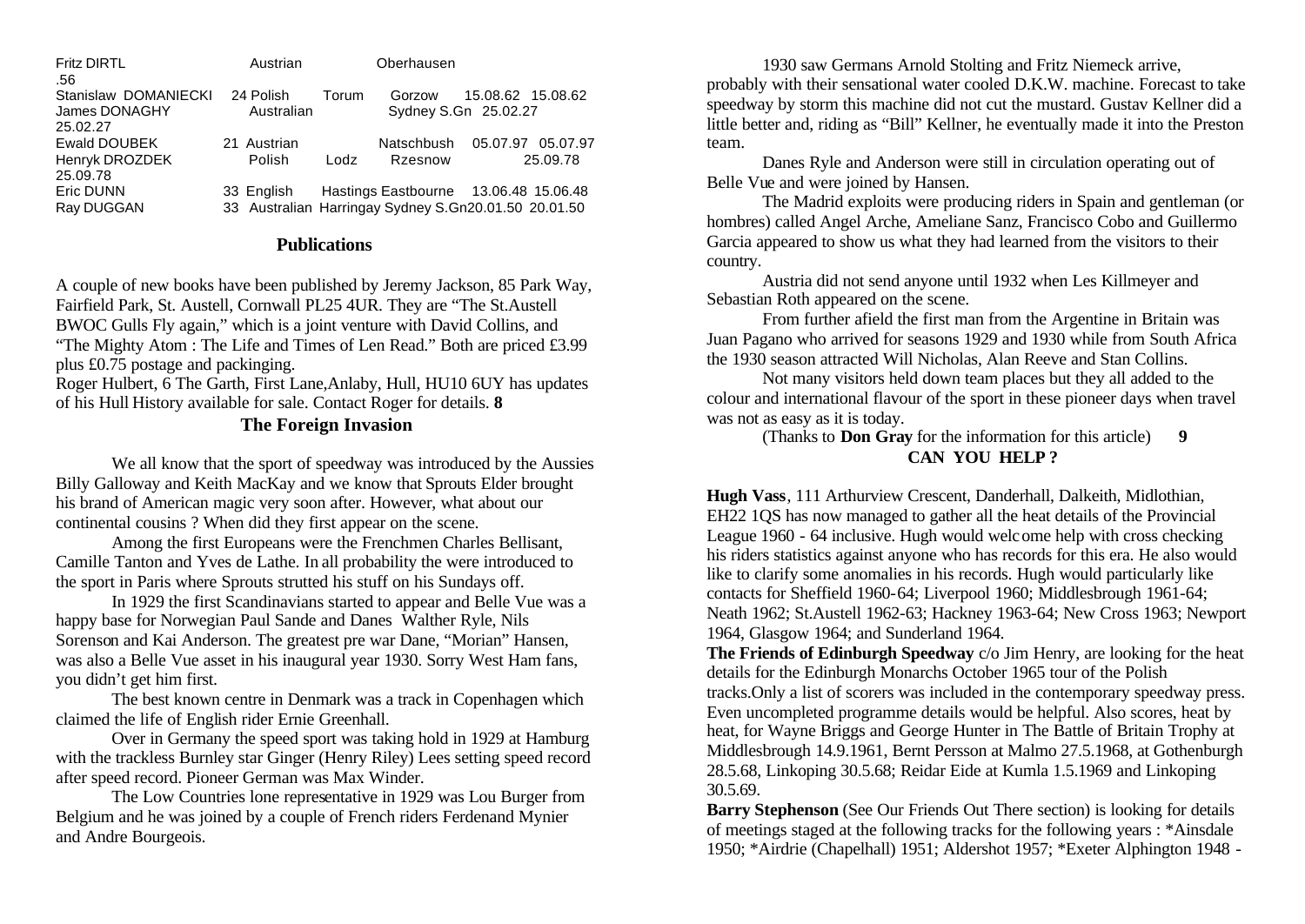1951; \*Aycliffe 1953; Bell End (Holbeach) 1946, 1947, 1949; \*Bothwell 1948 - 1950; \*Bournemouth St. Leonards 1946, 1947; Bradford 1957; Brafield 1954, 1955; California 1949 - 1954. 1957; \*Chesterfield (Glass House Farm) 1949, 1950; \*Coppull Wigan 1947.1948; \*Dagenham 1947; \*Earls Barton 1950; Eastbourne 1946; Fleetwood 1953; \*Grays 1950; High Beech 1948 - 1950; \*March (Cambridgeshire) 1946 , 1947; Middlesbrough 1953, 1954, 1955; \*Newton Heath 1950, 1951; \*Newtongrange 1950; \*Peterborough Fengate 1946, 1947; Ringwood 1950, 1952 - 1955; Rye House 1946 - 1953, 1956; \*Swindon Stretton Park 1947; Wisbech 1946 - 1948. \* means training track or amateur status venue. This list raises a lot of interesting venues and dates and an opportunity for some good research work.

**Alan Robertson** , 28 Riverside, Salford, Lancashire, M7 1PP is looking for heat details for the following 1954 Southern Area League fixtures : 25.4 Eastbourne (E) v Rye House (RH); 2.5.Ringwood (R) v Aldershot (A); 12.6. A v B (Brafield); 13.6. B v R; 27.6. B v A; California (C) v E; R v A; 3.7. A v E; 1.8. C v B; 29.8 B v RH.

**Alan Batt** , POBox 19 - 687, Woolston, Christchurch, New Zealand, is looking for any details / photographs of the UK careers of Reg Ranby (Wembley - 1929) ; Charlie Blacklock (Crystal Palace / Stamford Bridge - 1931 - 34); Jack Hobson (Wembley / Hackney - circa 1935 - 36), and Alf

Matson - (Leicester - 1931.) **10** 

*!!!!! Roll Up The Sleeves Time!!!!!*

As we said in the last isssue we are crossing the seas to Ireland and asking if you can help with **Belfast's** venues at **Dunmore, Dunroyd Park, Gibson Park, and Windsor Park**. To be honest we don't know very much about any of these tracks and details beyond that held by John Jarvis will break new ground. There have been other tracks in Northern Ireland with meetings at Ballymena but, it was I think, a one-off .

There were also venues in **Dublin** at **Chapelizod**, **Santry, Harolds Cross** and **Shelbourne Park** at various times and yet again these venues, the 1940s and early 1950s at Shelbourne and Chapelizod excepted, are all quite hazy. The Jim Henry medal for the worst ever team name goes to Chapelizod where "The Lizods" once raced.

A lot of the mainland based tracks raced in Ireland in the 1940s and 1950s and the chances are that your team made an appearance there. As we always say - all contributions welcome.

We also seek help from Londoners who can tell us about **Catford**, **Clapton, Lea Bridge** we feel that these are very hazy venues which require some light to be shed on them. Another interesting venue, which was one of the real pioneers, the trotting track at **Greenford**. The very early meetings are featured in Motor Cycling and Motor Cycle and photographs show solo and sidecar action. Billy Galloway and Keith MacKay both raced on this big venue.

From knowing something to being hazy is no sin. This page need not be devoted soley to tracks - if you have snippets on anything which need amplification - let us have them and we'll progress the research.

Next time we will talk a bit about **Bolton's Raikes Park, Salford's Albion Speedway, Seaforth in Liverpool, Hazel Grove in Stockport, Audenshaw** and **Luton**. All of these venues are quite obscure and worth a bit of research.

# **JUST A THOUGHT**

Way back in 1963 the Speedway Star & News published an article in which a fan listed all the stadiums he could think of that might be capable of staging speedway racing. It was a bold venture and how many of the venues listed subsequently staged speedway is not known.

OK, there is the hurdle of planning permission, legal agreements with the owners and so on. However, it strikes me that there must be a few places that you, the subscribers to The Speedway Researcher, might just have a notion about as a potential speedway track.

For my own part I recall visiting Shawfield in 1968 and thinking - no chance of speedway here while the football club is still here. Yes Clyde **11** left and the Tigers moved in. Similarly I recall passing Armadale in the bus and thinking - tarmac track so no speedway. Yes ! years later there I am helping to build the track; the tarmac ripped up and shale laid instead. What about it ? Have you a pet idea for a venue ? Let's hear them and maybe

that will be the spark for establishment of another track. After all there are upteen places like Norwich, Birmingham, Bristol, Southampton, London, etc crying out for speedway and **you** may have the answer.

# **PUBLICATIONS**

For those of you gathering statistics, let us commend to you publications by Peter Jackson, 41 Riversfield Road, Enfield, Middlesex, EN1 3DU, Tel: 0181 366 3295. Peter has produced a statistical report of the National League First Division for seasons 1948, 1949 and 1950. They provide results and scorers tables and each are priced £5.00 plus £1.00 Postage and Packaging. The only information the reports do not have is match by match heat details. Interested in the history of Swedish Speedway ? The excellent production on this topic which, despite the fact that the text is in Swedish, is still a very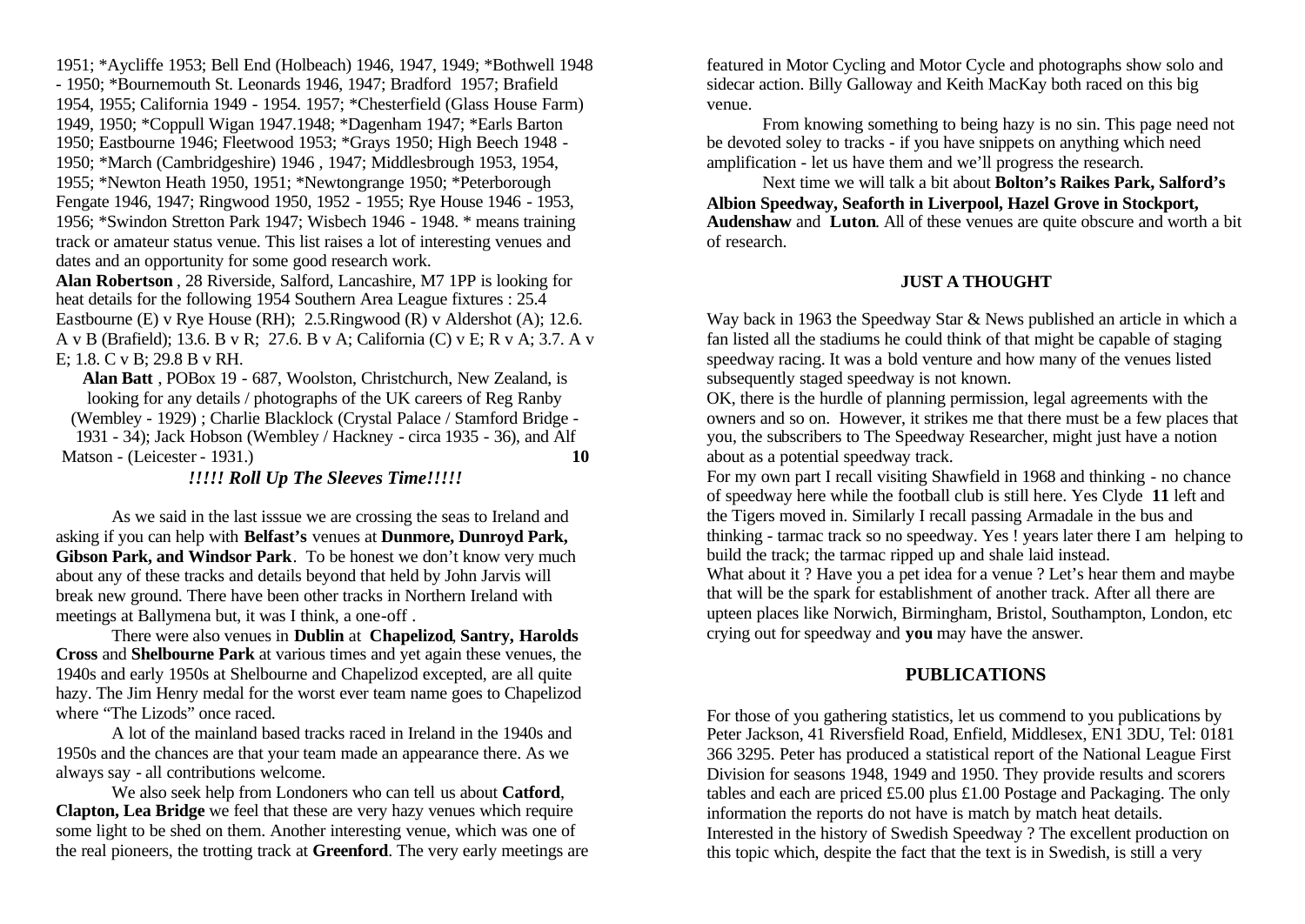interesting book due to the quality of the photographs, is available price £25 from Peter Lipscombe at 1 London Road, Aston Clinton, Buckinghamshire HP22 5HG. The books are sent direct to your home from the distributor in Sweden..

The Preston publication, A Brief History of Farringdon Park (Preston Speedway) by Paul Baron, has gone to a reprint and is obtainable from Peter Lipscombe priced £5.95 including P & P.

#### **TEAM NAMES 1**

All fans will all be familiar with the team name The Aces. Belle Vue was one of the first to adopt a team name. However it is hard to say who was first. I have seen Sheffield referred to as The Cutlers in 1930 and about the same time Crystal Palace were known as The Glaziers and High Beech had a team called The Foresters. Wembley's Lions probably date from this era too.

 Indulging a little bit of fun I've tried to group together names in "family" groups. I'll start with Aces and Diamonds (Newcastle) from the playing cards. Belle Vue have almost always had the club symbolised on playing cards but once were supplied, by mistake, with race jackets with the ace of spades. Southampton took a card related theme and had a race jacket with heart shaped symbol but the team were known as The Saints.

 Staying with Southampton and an ecclesiastical theme I obviously **12** offer the Saints (Southampton, Scunthorpe, Sunderland, Newtongrange, Lea Bridge). Add to this the Heathens (Cradley Heath), Angels (Hull-Hedon) and Anglian Angels (Ipswich / King's Lynn ), Devils (Plymouth), Dale Devils (Armadale) Demons (Exeter) and Red Devils (Rye House).

 On the other side I offer Wizards (Weymouth, Ryde (IOW)) and Witches (Ipswich).

 Staying with baddies let me remind you of Bandits (Berwick), Highwaymen (Crayford), Pirates (Poole, Liverpool), Rovers (Rayleigh), Warriors (Wigan and Western), Border Raiders (Berwick Amateurs), Hit Men (Buxton), Rebels (White City, Oxford) and Gladiators (bad if you were a Christian in Roman times) (Sunderland). The Braves from Skegness also could come into this category if you are a cowboy fan.

 To counterbalance this I will return to the goodies with Monarchs (Edinburgh, Coatbridge, Armadale) Scottish Monarchs (Glasgow), Dukes (Halifax, Weymouth), Kings (Crewe, Castleford), Barons (Bradford), Crusaders (Canterbury and Sittingbourne), Knights (Milton Keynes, King's Lynn) and I think there was a team called the Earls from somewhere. A team called The Royals were based at Weymouth in the early 1960s racing in the Metropolitan League.

 Dynastic teams follow on neatly with Tudors (Odsal Bradford), Saxons (Hastings) and Vikings (Hull). Military / naval links give us the Admirals (Nelson), Rangers (New Cross, Long Eaton), Archers (Long Eaton), Gunners (Ellesmere Port) and Tars, another word for sailors, at Sheffield in the 1950s. To this could be added Bombers (Romford, West Ham, Barrow) and there are links to Daggers (Dagenham), Shots (Aldershot) and Arrows (Ashington) suitable for inclusion here.

 Astronomy and space has inspired promoters. There have been Stars (Norwich , King's Lynn, Sunderland), and Comets (Workington) while on the same theme there have been Rockets (Rayleigh, Rye House, Newtongrange) and Invaders (Long Eaton).

 Oddments like Nomads (Chiswick), Giants (Ashfield), Racers (Harringay, Reading), Hammers (West Ham, Arena Essex), Blues (Birmingham), Starlets (King's Lynn), Boomerangs (Odsal Bradford), Happy Faces (Barrow), Pixies (St. Austell), Bloaters (Yarmouth), Tammies (Tamworth), Rangers (Long Eaton and New Cross) and Sprockets (Swindon), Barracudas (Boston).

 Plants now. The Thistles grew in Marine Gardens, Edinburgh and Poppies came from California at Wokingham (Are you old enough to remember the scent of California Poppy ?). Finally a team at Ringwood was called the Turfs. Maybe it would be eaten by the Rabbits of High Beech.

 Reading this over it struck me that speedway stole a march on other sports as we see them adopting team names in ice hockey and basketball.

| Anyway - more in the next edition. | <b>Jim Henry</b> |  |
|------------------------------------|------------------|--|
| <b>TRACK RECORD UPDATE</b>         |                  |  |

 "It was twenty years ago today" sang The Beatles on their album Sergeant Pepper and it is almost appropriate because 21 years ago Martin Rogers published his book "The Illustrated History of Speedway." In it he included a section compiled by Mike Rumens giving a track by track history.

 It is high time this was updated and we intend to serialise an update starting in this edition. Drawing upon John Jarvis' superb record system we start with the first half dozen.

 The update will not be as comprehensive as Martin's as we don't yet have the information to update details of promoters, leading riders appearance and score data . We shall therefore concentrate on the track information.

 As ever we throw things open to you to chip in information if you think we have got it wrong. Corrections should be backed up with references to support your statements. i.e. source, date , day, page, programme notes etc. The symbols  $(N)$  = a new entry not in Martin's book.  $(U)$  = update of information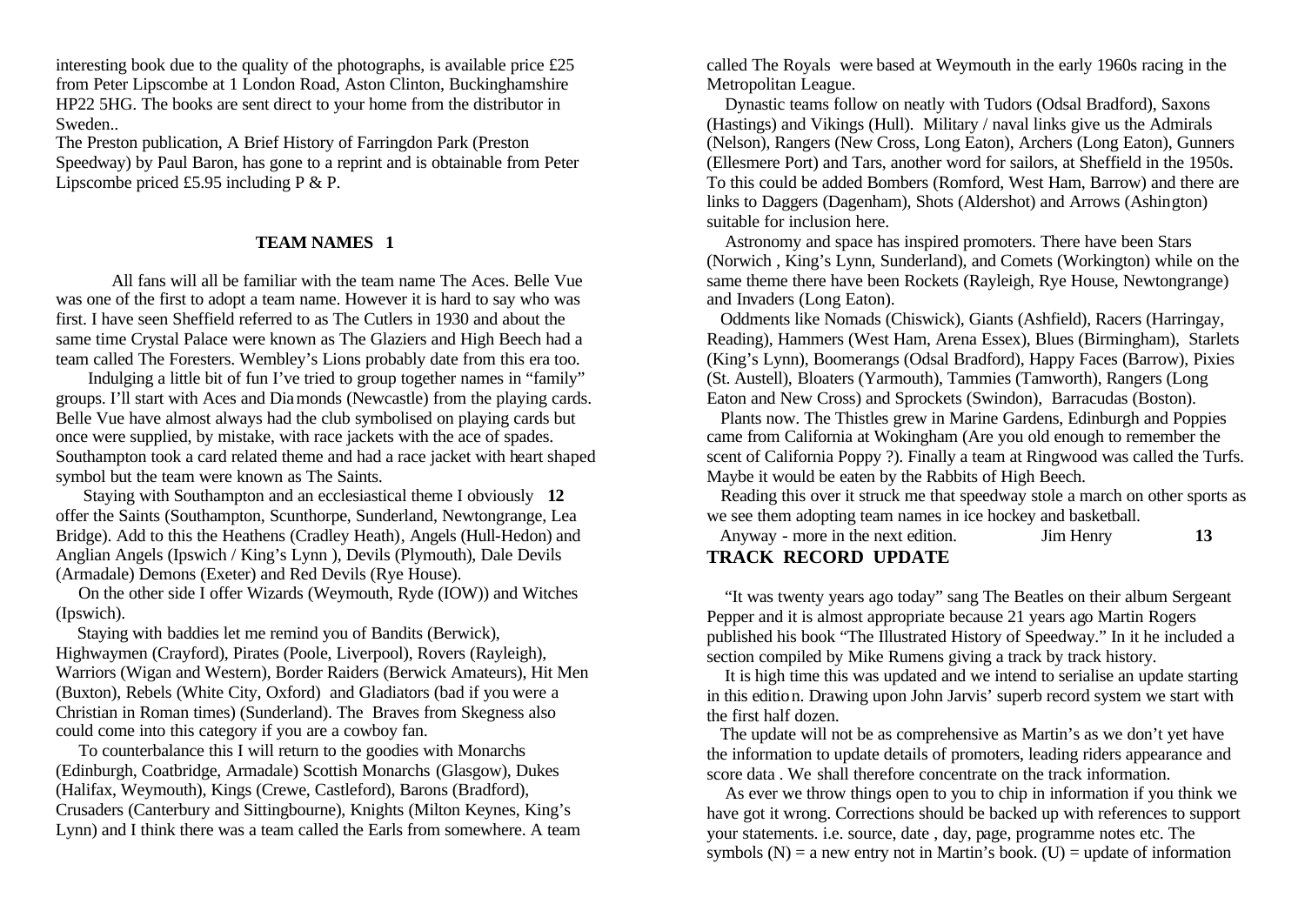in Martin's book. Tracks for cities will included under that name eg Ashfield will be included under Glasgow.

ALDERSHOT : Sports Stadium, Boxhall Lane, Aldershot. Length : 440yds, 1st meeting : 3rd July 1929. Only known season 1929. 8 meetings 3/7 to 5/8. The stadium site on the Ordnance Survey maps circa 1930 show a roughly oval shaped track. Suspect the track was inside a greyhound stadium not shown on the map. Site developed as resevoir surounded by housing. (N) Did it operate any other season ?

ALDERSHOT : Tongham. Add 1953 Open; 1958 Open; 1959 Southern Area League. (U)

ARENA ESSEX : Arena Essex, Arterial Road, Purfleet Essex. Length : 254m. 1st meeting 5th April 1984. Built inside a stock car track and originally used without a safety fence. Team name : Hammers.1984 - 90 National League; 1991 British League Division 2, 1992 - 94 British League Division 1, 1995 Premier League, 1996 Conference League, 1997 - 99 Premier League. (N) ARMADALE : Armadale Stadium (also known as Lothian Arena), Bathgate Road, Armadale, West Lothian. Length : 280m. 1st meeting 4th April 1997. Built inside a dog track on the site of a former tarmac stock car track. 1997 - 99 Premier League.Team name : Edinburgh Monarchs. (N)

ASHINGTON : Portland Park Stadium, Ashington, Northumberland. Length : Not Known. 1st meeting 5th April 1972. Team name : Arrows. 1972 Open (2 meetings only) (N)

 Without the intro we'll be able to give details of more tracks next time round. This should build up into a very comprehensive record. **14 The 1929 English (Northern Dirt) Track League**

In the last edition we included the 1929 League Table for the teams that completed the table. Now we publish Trevor James's table for all the completed matches withdrawn or otherwise. Match format changed early season - original match scores stood. Scoring 4 -2-1.

| Team                  | P  | W  | D        | L  | For |     | Against Pts |
|-----------------------|----|----|----------|----|-----|-----|-------------|
| White City Manchester | 23 | 21 | 0        | 2  | 972 | 481 | 43          |
| Leeds                 | 23 | 17 |          |    | 822 | 610 | 35          |
| Preston               | 26 | 16 | 0        | 10 | 905 | 714 | 32          |
| Halifax *             | 25 | 15 |          | 9  | 845 | 718 | 31          |
| Rochdale              | 25 | 12 |          | 12 | 777 | 785 | 25          |
| Liverpool             | 22 | 11 | 0        | 11 | 682 | 683 | 22          |
| Leicester Stadium **  | 24 | 10 |          | 13 | 715 | 779 | 21          |
| Newcastle Brough Park | 20 | 10 | 0        | 10 | 622 | 610 | 20          |
| Salford               | 25 | 10 | $\Omega$ | 15 | 729 | 810 | 20          |
| Barnsley              | 25 | 8  | 0        | 17 | 583 | 854 | 16          |

| Sheffield      |    | 21             | O |    | 14  | 559 | 751            |
|----------------|----|----------------|---|----|-----|-----|----------------|
| 13             |    |                |   |    |     |     |                |
| Warrington     | 21 | 6              |   | 14 | 539 | 774 | 13             |
| Belle Vue      | 10 | 6              | 0 | 4  | 332 | 290 | 12             |
| Middlesbrough  | 20 | 6              | 0 | 14 | 541 | 694 | 12             |
| <b>Burnley</b> | 4  | $\overline{c}$ | 0 |    | 128 | 122 | 8              |
| <b>Bolton</b>  |    |                | 0 | 0  | 35  | 24  | $\overline{c}$ |
| Hanley         | 5  | 0              | 0 | 5  | 64  | 248 | 0              |

\* Rochdale v Halifax originally Rochdale win but match awarded to Halifax because of illegal use of rider. Race points not adjusted. \*\* Shown in Vol 1. No4 as Leicester Super in error- My Fault - Jim Henry. Note: These tables subject to updates !!!!

# **Did You Know ?**

Thanks to Terry Stone I can reveal that "Butch" Williams was plain old John. Seems he rode in the mechanics race at West Ham at the end of the 1937 season and was programmed under his real name. (Question : Which current referee rode in a mechanics race at Berwick many moons ago and came quite a purler ?)

The track in New Brighton was located at New Brighton Tower Speedway Stadium. The meeting promoted by Wirral Heath Motor Cycle Club staged on Saturday 11th August 1934 featured, amongst others,Eric Worswick, George (GB) Mortimer, Tommy Price, Stan Hart, Oliver Hart, a character called "Sprouts" Griffo and an A.Grant from Newcastle on Tyne. The track length was 511.66 Yards and the one lap flying start record was 22.6 seconds held by Tommy Price (not the World Champion).

The track length suggests that it wasn't located at the dog track. Graham is sure that the stadium is that featured in the picture "Escape to Victory" **15**  which featured Pele and other football stars. As always we welcome contributions of more information on obscure venues like this one.

According to Peter Oakes the meeting at Coatbridge on 28.9.1973 was staged without a programme due to an industrial dispute. A programme for Hackney's Golden Jubilee in February 1978 was in The Speedway Star.

The idea that a speedway track should have bends which are a different shape promulgated (excuse me - burp - dictionaries are hard to swallow) by the organiser of the Herexheim Long Track in Germany (See Speedway Star 14.2.99) (and Eastbourne ?) is not new. Way back in 1928 the then Jack Nixon-Browne, later, an MP, and enobled as Lord Craigton, built the track at Carntyne Stadium in Glasgow (Note the spelling CARNTYNE) with one bend which followed the curve of the dog track and the other with a hairpin bend. He even had the foresight to expect riders to crash at the hairpin and piled peat at the outside of the track to cushion the riders landings.